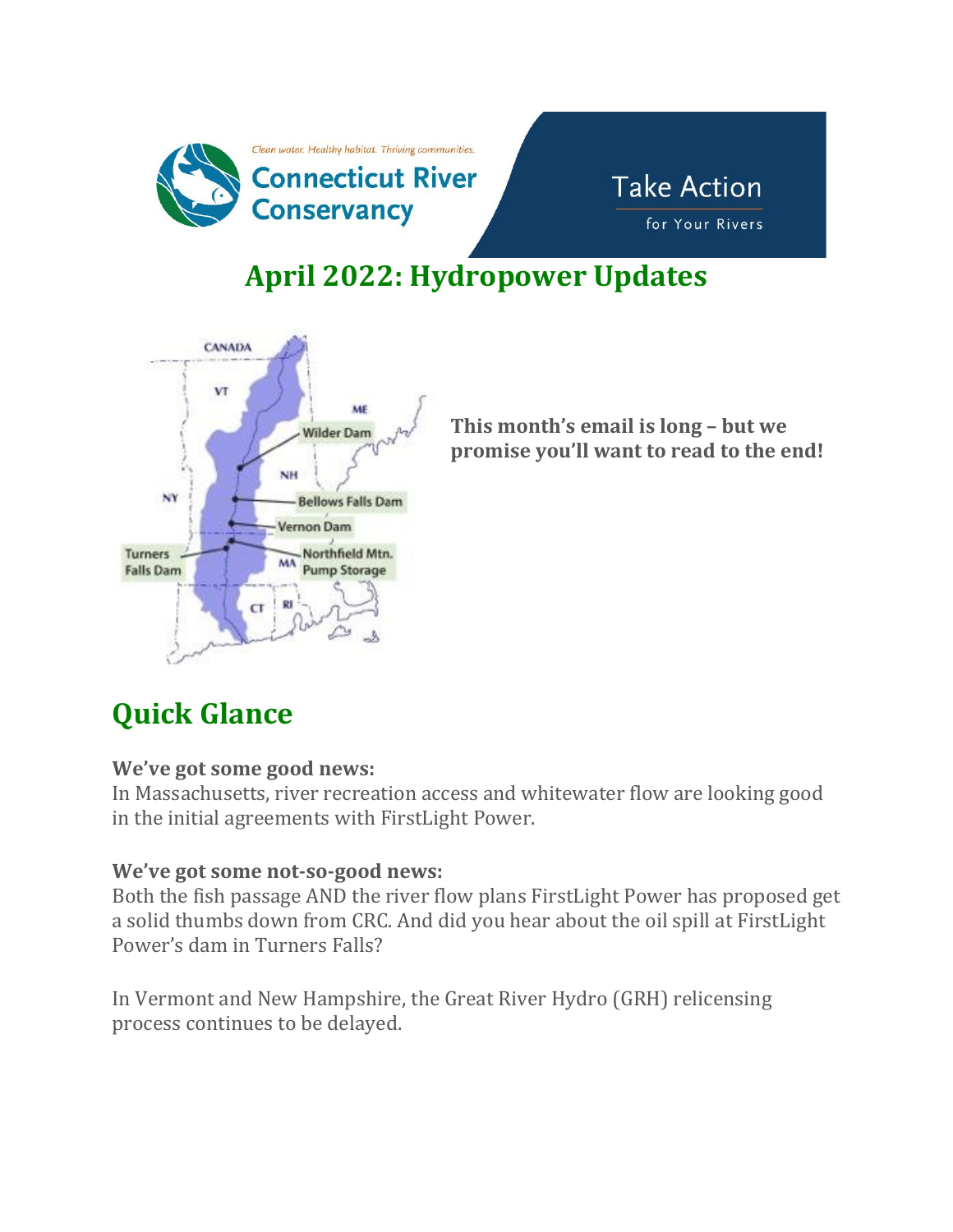#### **And a little bit of both:**

Andrea Donlon is heading out to new adventures while passing the River Steward torch (including hydro advocacy!) to our own Kelsey Wentling.

**Remember: CRC River Stewards Kathy, Kelsey, and Andrea are available** to update your local town board or interested group on the relicensing process and CRC's concerns about the river. It is vital that community members stay engaged as we come into this final stretch of a once-in-a-lifetime relicensing process!

### **Updates on FirstLight Power Facilities in MA**

### **Turners Falls Dam & Northfield Mountain Pumped Storage**

#### **First, the good news!**

A proposal for **Whitewater Boating Releases and Recreation** improvements has been agreed upon. How did this happen? We worked hard, with many community members and partners, to create and get a seat at the bargaining table. FirstLight Power listened. **Together, we created some great recreational improvements - after negotiating strongly.**

On February 28, FirstLight Power filed an initial agreement to address Whitewater Boating Releases and Recreation Improvements. [\(Click](http://url1339.ctriver.org/ls/click?upn=xGr-2FSemd6Ndyx2ZcRmGEQAhkXp8VBCpm-2B4XMx93YB-2Bd69y1SnfsSoA4qXx53Fe4FHKmDNbbXC7LHpRLK-2FQFpp4Q-2BrH598DEYcqvuvp-2BZjFB5RL9jU9-2FvwsX6NAsw7hTdrqb0T4jCI-2BgoiV837grk9w-3D-3DLYYM_EMkI4g9sc8VWC4RorxPeidl4OKOVzvqI-2Bc8JQgKpLPNKI-2BeO-2Bo6tS-2F6U2ighJBvIrcbzYZPf1mk5670-2B0MDN6nvmUzd6KJSpdd2wbHjUWpk4ldkxoLMSFZaZouo-2FjtzOw5I-2BuTaIR6a57wI8OVh64OSnnah38plF1ST1iZ81q3gn0ocYkaLP9LqCtjuMejtUWp0FMx2pgHMIrwJybveVnxESt5e6pq0x7Bhsd-2FX0zcfMWhwST-2BlbpOz5b5tmF37sk-2FPtGeemowHFsjl6J45diqm7xCizHDpUycUphYL94G8pt-2BIfiBPEU4vIwZexsVLP7NcRVfSdshexd8Vuyy5pBw-3D-3D) here for the detailed document).

Some great improvements have been proposed: an improved ADA-accessible dock at Northfield, the addition of trails on conserved land, mountain biking trails, camping sites, pocket parks, conservation of climbing ledges, new boat access on the Miller's River at Cabot Camp and at Unity Park in Turners Falls, plus a few smaller improvements.

These would all be in place within 5 years of the license being reissued. In addition to the recreation improvements, the whitewater boating releases will provide recreational whitewater flows for many weekends between July and October. CRC was not involved directly in the whitewater negotiations, but we do support it.

CRC has been a voice in bringing community needs for access to a healthy river to the negotiations table and we aren't done yet!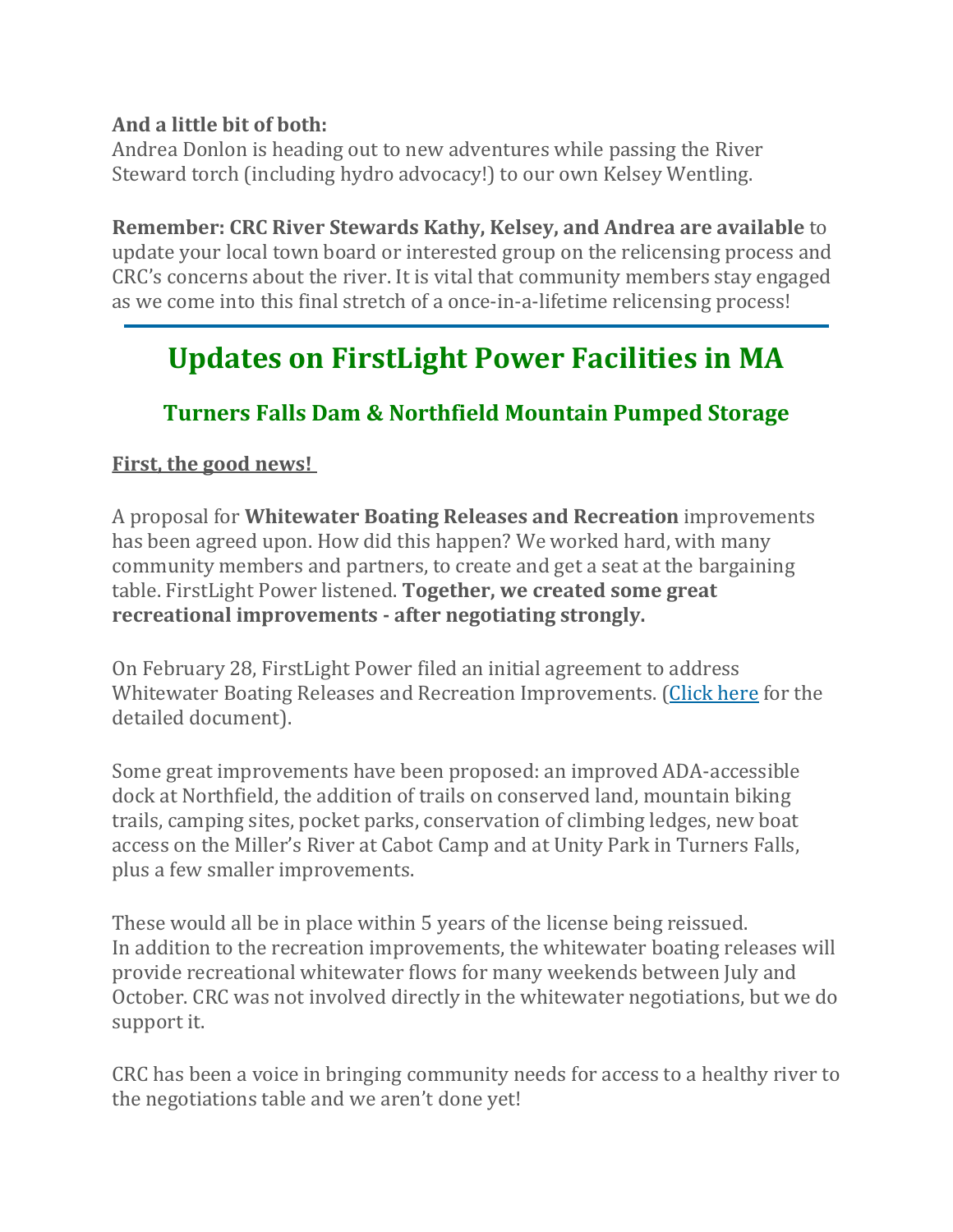### **And now, the not-so-good news.**

**CRC simply cannot support the proposed initial agreements on two crucial topics: fish passage** and **river flows.** FirstLight Power filed these proposals on March 18 [\(Click](http://url1339.ctriver.org/ls/click?upn=xGr-2FSemd6Ndyx2ZcRmGEQAhkXp8VBCpm-2B4XMx93YB-2Bd69y1SnfsSoA4qXx53Fe4FHKmDNbbXC7LHpRLK-2FQFppwKrNFF3RDGnwed-2B9NU2jPPDjJboPzvifN6PTl3A8kkuAEMavWpCESNzlf-2BNS-2BDGkA-3D-3DWrGA_EMkI4g9sc8VWC4RorxPeidl4OKOVzvqI-2Bc8JQgKpLPNKI-2BeO-2Bo6tS-2F6U2ighJBvIrcbzYZPf1mk5670-2B0MDN6nvmUzd6KJSpdd2wbHjUWpk4ldkxoLMSFZaZouo-2FjtzOw5I-2BuTaIR6a57wI8OVh64OSnnah38plF1ST1iZ81q3jLaIYMP3pvTl0S-2FNcrBzQTeJgXM-2Bc1YMS1d3Fh0Y6UG-2FwTCiRDwJ-2BC7MGcXhm2pPdlk7co2GZB-2Bnz7YEujKaFjRX9u9dHsOxV9-2B-2BYodC53BDTkVNH6ktWyLx-2Bn8RWQ-2BsKz-2B-2F-2B1S0CZRtqr-2BnpvCP3RGBchJLUMxfGpqHsVqmmmCQ-3D-3D) here for the detailed document).

There are some good changes being proposed in these agreements. We do support changes in water flow at the Cabot generating station, which will offer some improvement in river health below the power canal. We also support the new releases of water at the Turners Falls Dam during the fish migration season.

### So what's wrong?

- FirstLight Power is proposing **unnecessarily lengthy timeframes** to install fish passage projects and a barrier net at Northfield Mountain.
- **Nothing** has been agreed upon to address impacts from Northfield Mountain beyond a minimally helpful barrier net and a fund for remedying impacts to fish eggs. In fact, this agreement allows FirstLight to use a **larger operating range** in the upper reservoir which will **increase negative impacts on flow, fish habitat and passage, and erosion.**
- **There is nothing in place to prevent** FirstLight Power from dewatering parts of Barton Cove. Last summer, excessive pumping at Northfield Mountain left boats stranded.
- **Simply put, the flow is too low.** To meet the baseline of water quality standards, water flow needs to be increased in summer, fall, and winter from the Turners Falls dam to support healthy aquatic life and throughpaddling in the river.

**Here is what we know:** the now years-long delay in the relicensing process and in the negotiation of agreements are no good for the river, the fish, the watershed, or the community. The delay has been good in one notable way: in helping FirstLight Power generate more money with limited accountability.

### **A few things to keep in mind:**

- No one owns the river.
- First Light Power is an important community partner.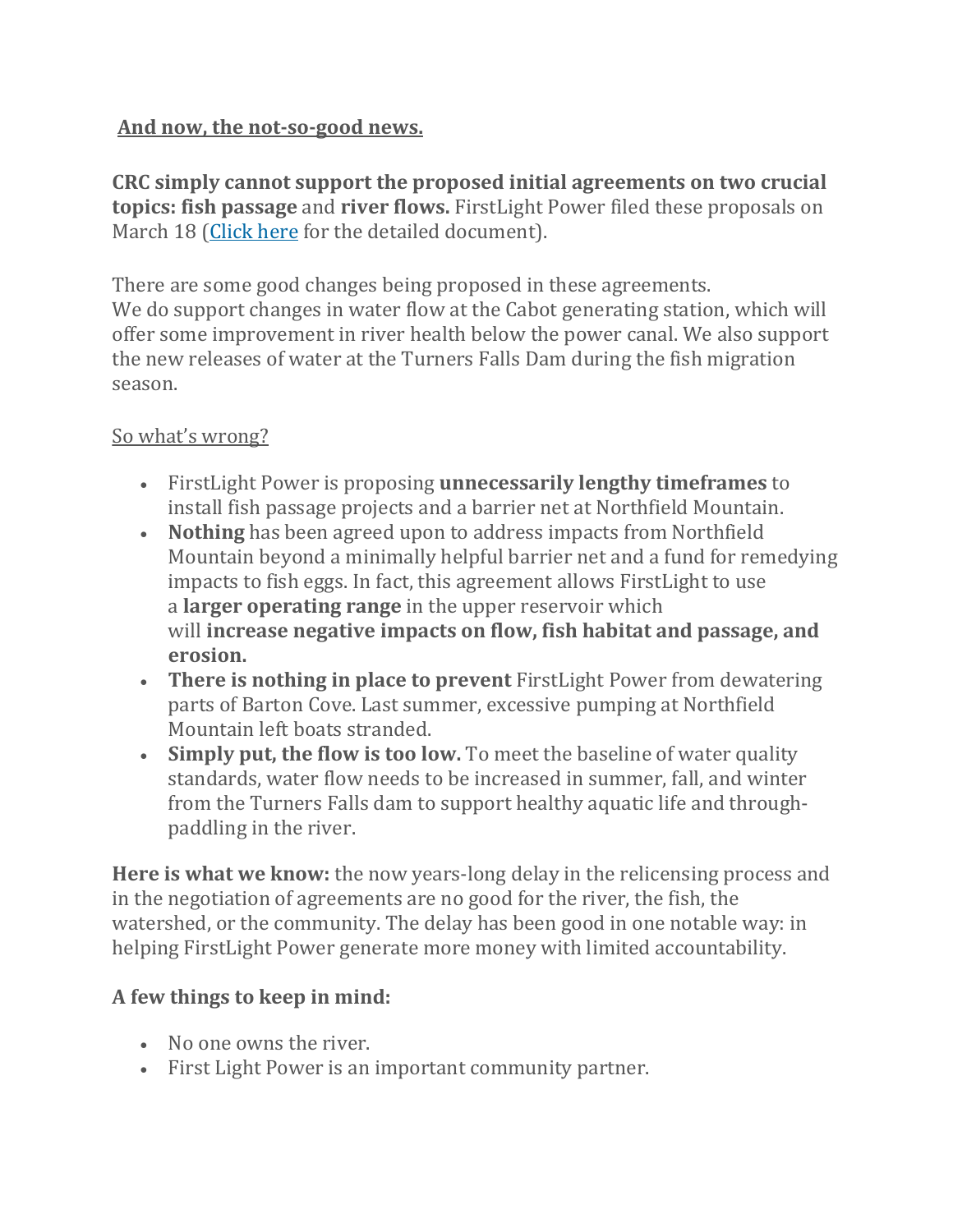- Local, state, and federal folks are working hard to ensure a smart, equitable, and sustainable relicensing process.
- FirstLight Power can afford to do this work as soon as the plans are designed and permitted in the relicensing process. The profits FirstLight Power has generated in these staggering delays can be applied to offset the revenue impacts of the changes proposed for a healthy river and watershed. FirstLight Power's owner is PSP Investments, a multi-national, sophisticated investment firm cognizant of anticipated costs for healthy use of resources – and of utilizing delay tactics for their benefit.

FirstLight Power has indicated that it will file a final, comprehensive proposed relicensing agreement this summer. The federal agency that will evaluate the proposal (the Federal Energy Regulatory Commission, or FERC) will likely hold off on its next step until after that agreement proposal is filed. It is after that stage that the state will be involved in evaluating the relicensing agreement.

This time-consuming process is long past time for resolution. Our voices **– your voice –** will make a difference in achieving healthy, equitable, and clean relicensing guidelines. What does that mean? **Scroll down for how to stay involved.**

### **Speaking of FirstLight, did you hear about the months-long oil leak at the Turners Fall dam?**

The Montague Reporter has a good write up. [Click](http://url1339.ctriver.org/ls/click?upn=xGr-2FSemd6Ndyx2ZcRmGEQNalPBibiP-2FDvPwRjfDIQeCFIJ69Hnsm5dvrBHELBGHAwNbe89SVHuh586-2ByFB0E82GhZxlSCS6c2F21orfhkFs3XucmZj-2BQiAWAPWlAY9SdI_Jb_EMkI4g9sc8VWC4RorxPeidl4OKOVzvqI-2Bc8JQgKpLPNKI-2BeO-2Bo6tS-2F6U2ighJBvIrcbzYZPf1mk5670-2B0MDN6nvmUzd6KJSpdd2wbHjUWpk4ldkxoLMSFZaZouo-2FjtzOw5I-2BuTaIR6a57wI8OVh64OSnnah38plF1ST1iZ81q3ihIxDeB0ZZnhWCui2dM-2B6-2BcY6XzAKuLvmaB4T7YDCcCYFLivyGskeC-2FOChSv8fhlT3jHJsNjw26IJ9pfJWcbUxd3d-2B-2BRPnqiHqKwd-2FVPKn5xh-2BloKBKTTmKX7JL-2FCkBO3rKquMAx25Y4lqv9CfwxlqkmQLTSqT78x1SPjuWDDEug-3D-3D) here to read along. While we acknowledge that this site has challenging conditions in the winter, once again FirstLight Power showed a lack of proactive engagement with keeping the river healthy – a responsibility owed not just to the river, but to all in the watershed.

# **Great River Hydro Facilities in VT & NH**

### **Wilder, Bellows Falls, and Vernon Dams**

The Great River Hydro (GRH) relicensing process continues to be delayed with settlement discussions. Sound familiar?

GRH submitted a letter to FERC (Federal Energy Regulatory Commission) in February asking for the federal go-ahead for the Wilder, Bellows Falls, and Vernon projects. GRH indicated that they have been engaged in discussions to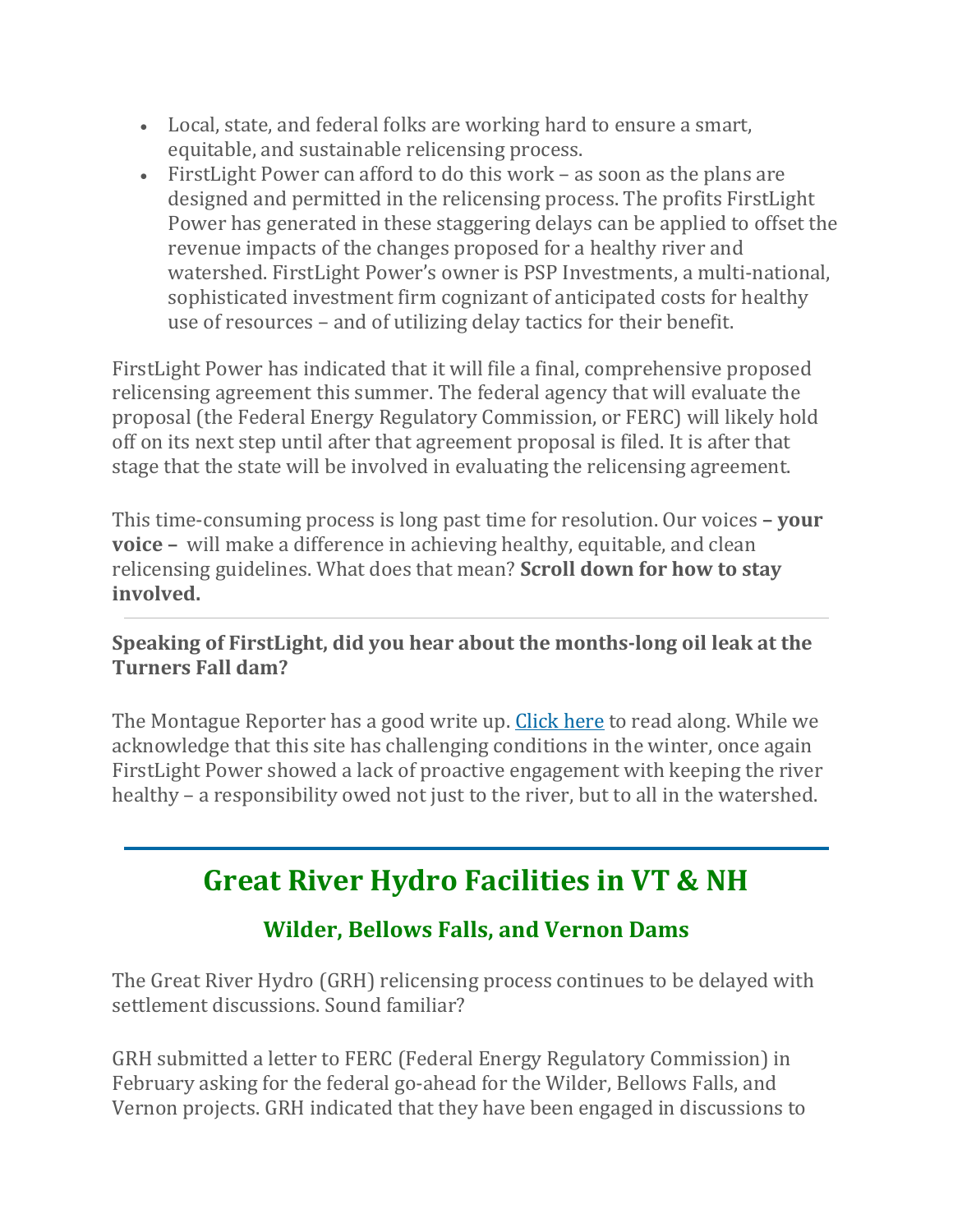address healthy fish passages with US Fish and Wildlife Service, NH Fish & Game, and VT Fish & Wildlife. They stated anticipating an agreement by the end of February. This has not yet happened.

GRH also indicated that once they file the agreement on fish passage, "there will be no outstanding information necessary for the Commission to perform its environmental analysis" of their projects, and that the federal commission should feel free to go ahead with the next steps.

CRC disagrees – there **absolutely** needs to be more information provided to address recreation concerns. There is also a need for GRH to be proactive and responsive to landowner's concerns for the potential of operational changes not successfully mitigating continued land erosion along the river.

It seems likely that FERC will wait to move forward until further discussions have been completed. FERC will be required to consider the cumulative impact of the hydro-relicensing under their Environmental Analysis. This means FERC needs to have complete information regarding the scope of what will be provided for mitigation under the new license. We will keep you informed and let you know next steps as they evolve. **Stay tuned!**

# **Passing the torch to a new hydro advocate!**

In a very exciting move for her - and very sad for us - Andrea Donlon is moving to a Senior Land Use and Natural Resource Planner position at the Franklin Regional Council of Governments (FRCOG). We are very grateful for Andrea's 18 year legacy at CRC and that her work will continue to intersect with ours. FRCOG is a strong partner of CRC and an active stakeholder in the hydropower relicensing process. Andrea will be staying on two days a week until June 30th when she will go full time at FRCOG.

Fortunately, Kelsey Wentling, who has been CRC's Connecticut River Steward for 3 years is stepping up to take over this role as our new MA River Steward. Kelsey has been tracking the relicensing from her downstream vantage point for years and is eager to migrate upstream to bring her expertise to this effort. Welcome to MA, Kelsey!

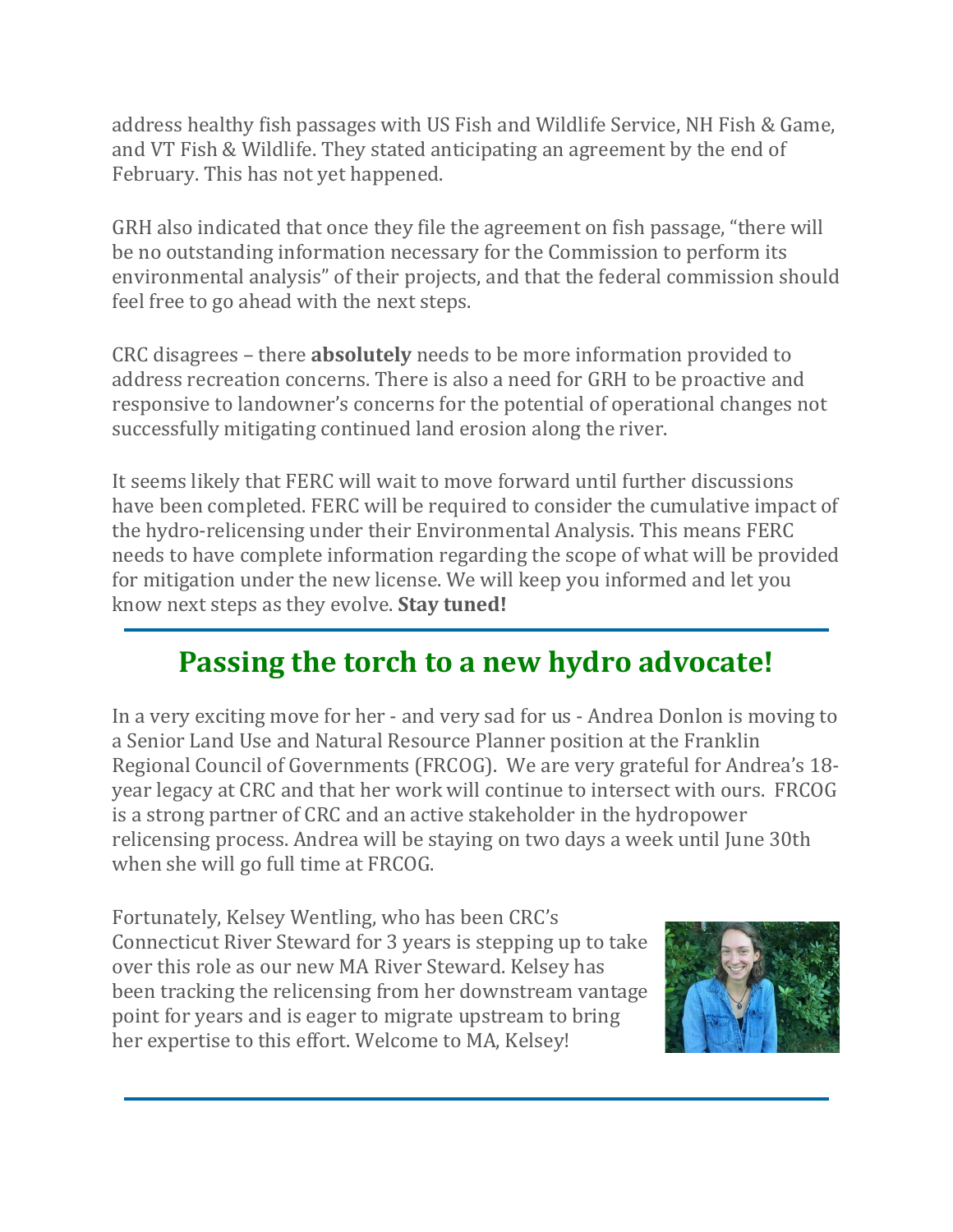### **You've read this far. Wonder what YOU can do?**

There's no simple answer right now (believe us, we hate to deliver this news). **We – and the health of the river for the next 30 to 50 years – need you to stay involved!** CRC continues to keep tabs on and be involved in the relicensing process.

There are a few things you can do right now to keep this conversation alive:

- Let your legislators know you are paying attention and care about this process
- Do the same with your local administration
- Talk it up let your community know what's going on and share why this tangled process matters for all of us
- Write a letter to the editor keep letting the media know hydro relicensing is important to follow
- Forward this newsletter to someone who would be glad to learn more

Most importantly, stay in touch. We will keep you informed. We are looking forward to the official public comment stage, where you can voice your concerns and cares directly. Once the process has arrived at that stage, CRC will be sure to let you know.

# **Need a refresh about hydropower?**

Five hydropower facilities along the Connecticut River are up for relicensing. The guidelines established now in the relicensing process will last for the next 30-50 years and will impact hundreds of miles of the Connecticut River. FirstLight Power, owner of the Turners Falls Dam and Northfield Mountain Pumped Storage in MA, and Great River Hydro, owner of the Wilder, Bellows Falls, and Vernon Dams in VT and NH continue to negotiate – and delay – the relicensing. Remember: our voices – **your voice** – will make a difference in achieving healthy, equitable, and clean relicensing guidelines. Check out our [Watchdogging](http://url1339.ctriver.org/ls/click?upn=xGr-2FSemd6Ndyx2ZcRmGEQBOxQJ8YB0rEGhuHfUnleIh-2B2ilMOIKHjZSsPnSm3ARRriiZDfudiTcXx0Wu1YWasA-3D-3DfX0k_EMkI4g9sc8VWC4RorxPeidl4OKOVzvqI-2Bc8JQgKpLPNKI-2BeO-2Bo6tS-2F6U2ighJBvIrcbzYZPf1mk5670-2B0MDN6nvmUzd6KJSpdd2wbHjUWpk4ldkxoLMSFZaZouo-2FjtzOw5I-2BuTaIR6a57wI8OVh64OSnnah38plF1ST1iZ81q3iycsfgE59vJKwL72baqfGU1CE11KVfP2vkn4oNG5JmCf30krU0UWzd0SYiGdCECSTc5Cu9h-2Bd3KvLNUf3eO5fycjz1-2BwdzRppn1zwUtXsYcJ1lX-2BJaoG4DUs3PuIowoEuQKkC6oj405INoItQ4XzVSTTNm1NX-2FJyX2KHrVK7FFVA-3D-3D) [Hydropower](http://url1339.ctriver.org/ls/click?upn=xGr-2FSemd6Ndyx2ZcRmGEQBOxQJ8YB0rEGhuHfUnleIh-2B2ilMOIKHjZSsPnSm3ARRriiZDfudiTcXx0Wu1YWasA-3D-3DfX0k_EMkI4g9sc8VWC4RorxPeidl4OKOVzvqI-2Bc8JQgKpLPNKI-2BeO-2Bo6tS-2F6U2ighJBvIrcbzYZPf1mk5670-2B0MDN6nvmUzd6KJSpdd2wbHjUWpk4ldkxoLMSFZaZouo-2FjtzOw5I-2BuTaIR6a57wI8OVh64OSnnah38plF1ST1iZ81q3iycsfgE59vJKwL72baqfGU1CE11KVfP2vkn4oNG5JmCf30krU0UWzd0SYiGdCECSTc5Cu9h-2Bd3KvLNUf3eO5fycjz1-2BwdzRppn1zwUtXsYcJ1lX-2BJaoG4DUs3PuIowoEuQKkC6oj405INoItQ4XzVSTTNm1NX-2FJyX2KHrVK7FFVA-3D-3D) page for more background info.

# **Additional Resources**